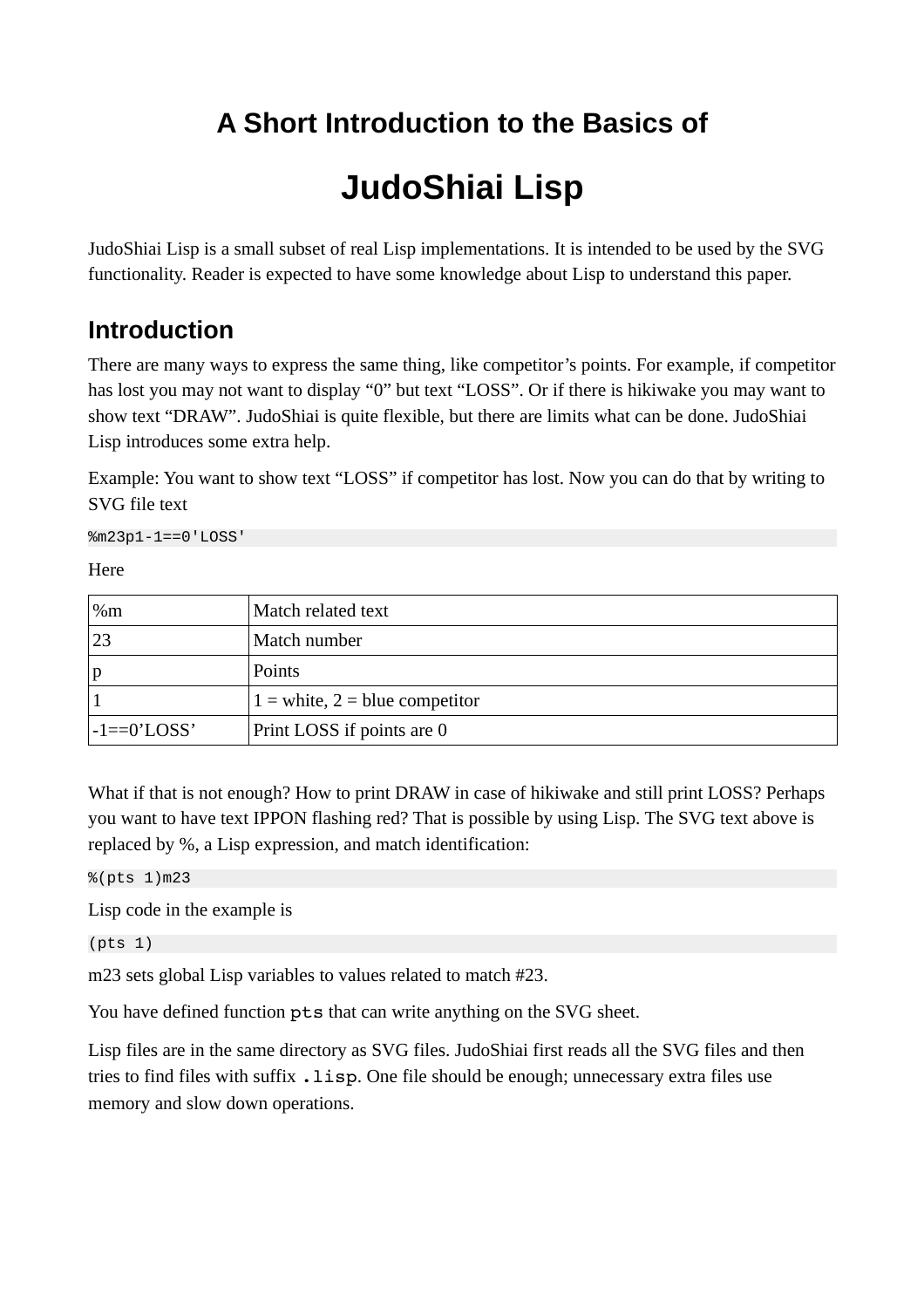# **JudoShiai Lisp**

JudoShiai Lisp is a subset of complete implementations. Next we go through the basic usage and features that should be enough to write simple code.

Lisp expressions are called symbolic expressions or s-expressions. The s-expressions are composed of three valid objects, atoms, lists and strings. Any s-expression is a valid program. Example code writes sum of three numbers:

```
(write (+ 7 9 11))
```
Lisp uses prefix notation. In the above program the + symbol works as the function name for the process of summation of the numbers. Calculation  $1 + 2*3$  in Lisp:

 $(+ 1 (* 2 3))$ 

To write text and other expressions:

```
(write "Square of " x " is " (* x x))
```
### **Basic Building Blocks**

Lisp programs are made up of three basic building blocks:

- An **atom** is a number (an integer or a double precision floating point) or string of contiguous characters. It includes numbers and special characters.
	- Hello, \*xyz#, 12345, 3.14159265
- A **list** is a sequence of atoms and/or other lists enclosed in parentheses.
	- $\circ$  (a (b c) 5)
- A **string** is a group of characters enclosed in double quotation marks.
	- "Hello world!"

#### **Comments**

The semicolon symbol (;) is used for indicating a comment line.

```
(write "Hello World") ; greet the world
;; Top level comment starts with two semicolons by convention.
```
#### **Lists**

Lists are single linked lists. Lists are constructed as a chain of a simple record structure named **cons** linked together. A cons contains two components called the **car** and the **cdr**.

The **cons** function takes two arguments and returns a new cons cell containing the two values. These values can be references to any kind of object. If the second value is not nil, or another cons cell, then the values are printed as a dotted pair enclosed by parentheses.

The two values in a cons cell are called the **car** and the **cdr**. The **car** (or **first**) function is used to access the first value and the **cdr** (or **rest**) function is used to access the second value.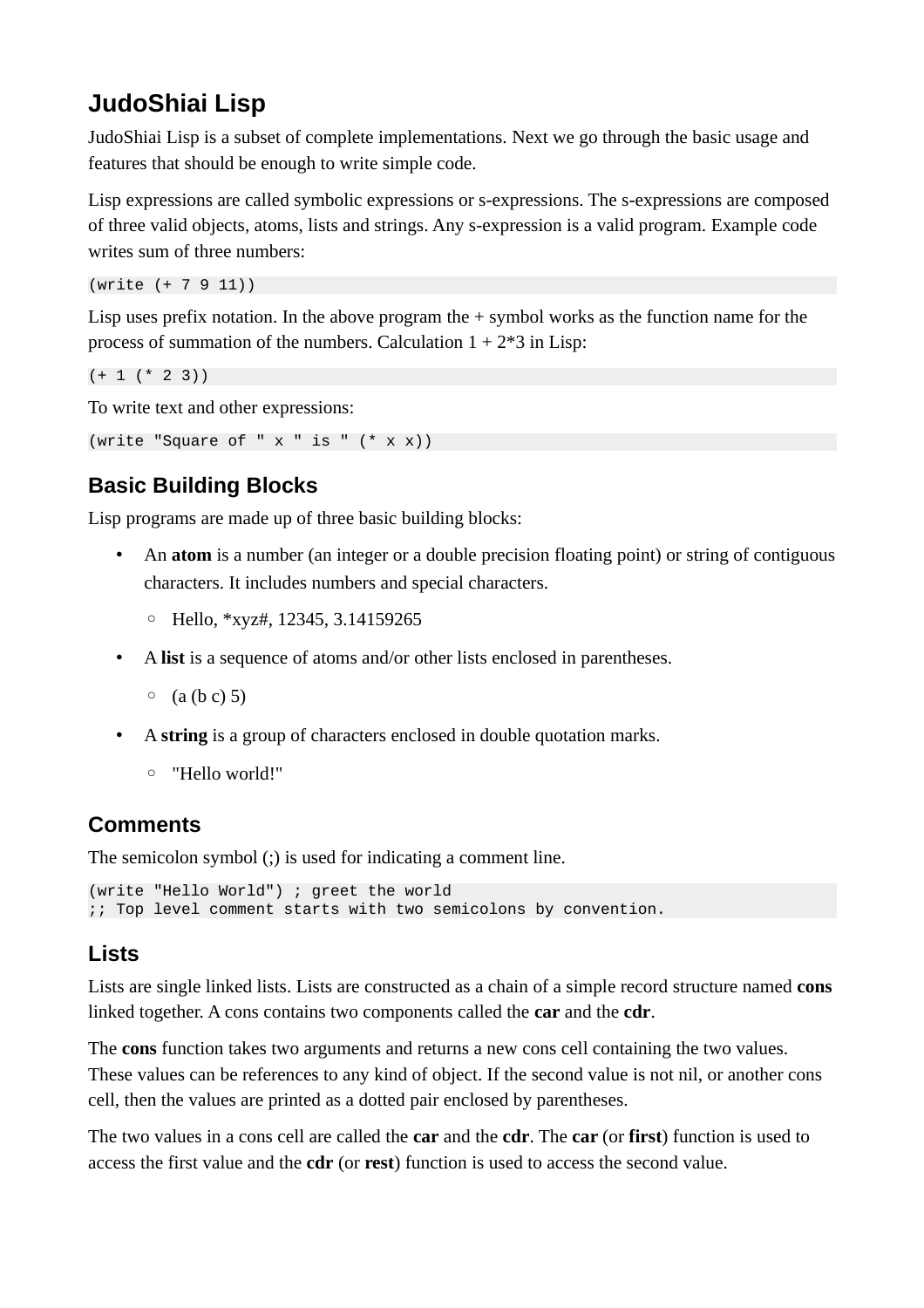```
(write (cons 1 2)) ; writes (1 . 2)
(write (cons 'a 'b)) ; writes (a \cdot b)(write (cons 1()) ; writes (1)(write (cons 1 (cons 2 nil))) ; writes (1 2)
(write (cons 1 (cons 2 (cons 3 nil))))(write (first (cons 1 (cons 2 (cons 3 nil))))) ; writes 1
(write (rest (cons 1 (cons 2 (cons 3 nil)))))) ; writes (2\ 3)
```
### **Use of Single Quotation Mark**

Lisp evaluates everything including the function arguments and list members. At times, we need to take atoms or lists literally and don't want them evaluated or treated as function calls. To do this, we need to precede the atom or the list with a single quotation mark.

```
(write (+ 1 2)) ; this will print 3
(write ( + 1 2)) ; this will print ( + 1 2)
```
### **Defining a Macro**

A named macro is defined using defmacro. Syntax for defining a macro is:

```
(defmacro macro-name (parameter-list) body-form)
```
The following example writes the first member of a list added by 10:

```
(defmacro print-1st (expr . rest)
     (+ (car expr) 10))
(write (print-1st 1 2 3)) ; writes 11
```

```
(defmacro print-2nd (expr . rest)
     (+ (car rest) 10))
(write (print-2nd 1 2 3)) ; writes 12
```
In the previous example  $\exp r$  will have value 1 and rest is a list (2 3). Thus (car rest) has value 2.

#### **Global Variables**

Global variables have permanent values throughout the Lisp system and remain in effect until a new value is specified. Global variables are generally declared using the define construct.

```
(define a 7)
(write a) ; writes 7
```
Change the value using setq:

(setq a 42)

#### **Global variables defined by JudoShiai**

You use define to create global variables. However, there are some predefined read-only objects that you can use after their values are set. To set match related variables call your Lisp function from an SVG page like this:

```
%(pts 1 "some text")m23
```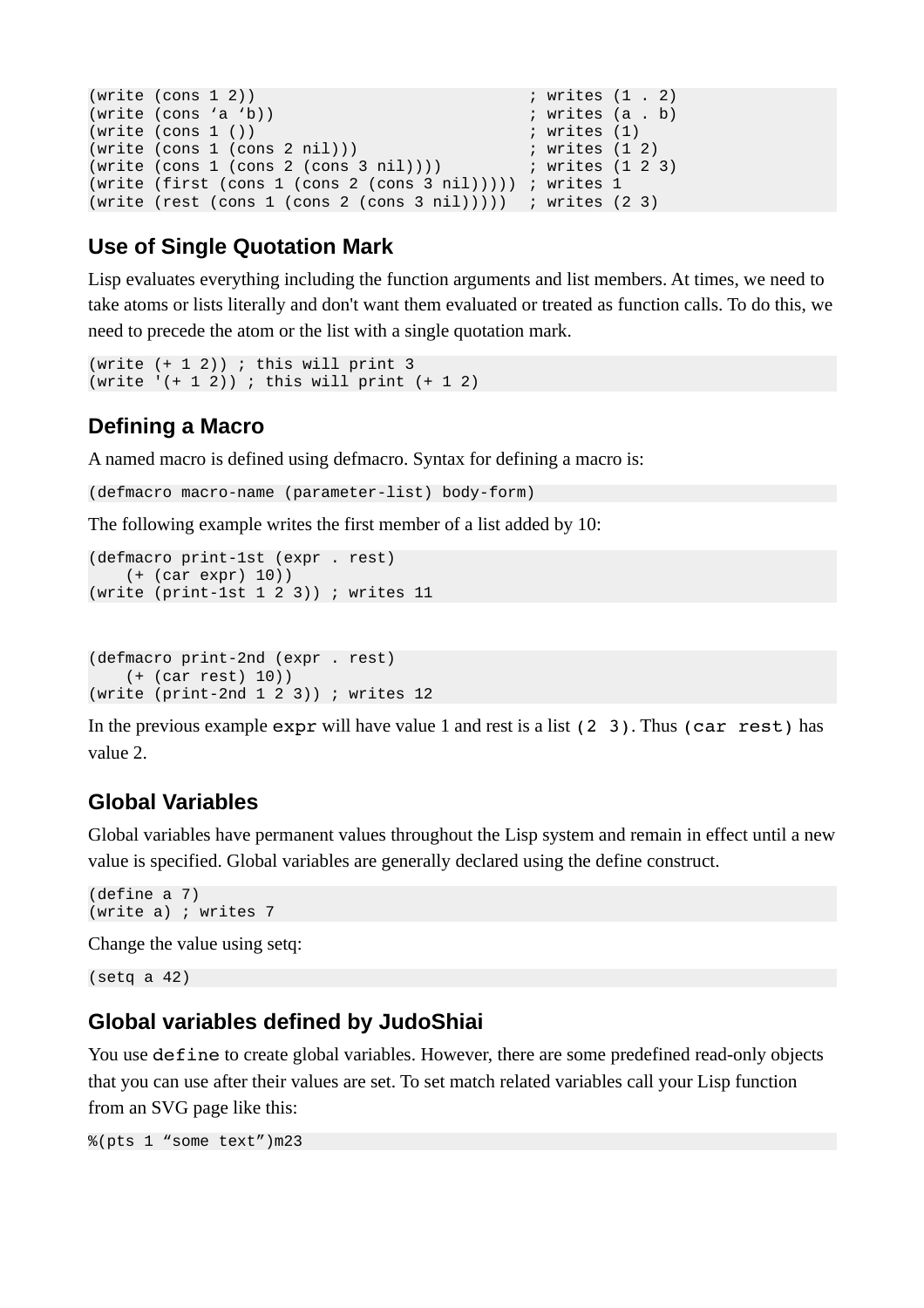m23 sets the following global predefined read-only variables for the match #23 (note: JudoShiai variable names start with %) before calling function pts:

| %category       | Number of the category. This has not much use except in SQL command. |
|-----------------|----------------------------------------------------------------------|
| %number         | Number of the match.                                                 |
| $%comp_1$       | Internal index of the white competitor.                              |
| $%comp_2$       | Blue competitor. Indexes have not much use except in SQL commands.   |
| %score 1        | White competitor's scores (ippons, waza-aris, shidos)                |
| %score_2        | Scores for the blue competitor.                                      |
| %points_1       | Value of the win for the white (ippon $=$ 10 points).                |
| %points_2       | Blue competitor's winning points.                                    |
| %match_time     | Match time in seconds.                                               |
| <b>%comment</b> | Match is forced to be next or preparing or delayed.                  |
| %tatami         | Default contest area for the match.                                  |
| %group          | Group number category belongs to.                                    |
| %flags          | Misc. flags.                                                         |
| %forcedtatami   | Contest area where fight has been moved manually.                    |
| %forcednumber   | Number of the fight, if moved manually.                              |
| %date           | Date information of the match as seconds since the Epoch.            |
| %legend         | Legend for the match.                                                |
| %roundnum       | Round number of the match (first round, repechage, etc).             |

To set competitor related variables call your Lisp function like this:

#### %(print-name)m23-1

This will first set white competitor's name and other data to global variables and then call your Lisp function (print-name). The following competitor's variables are set:

| %first          | First name.                                                                      |
|-----------------|----------------------------------------------------------------------------------|
| %last           | Last name.                                                                       |
| %club           | Club.                                                                            |
| <b>%country</b> | Country.                                                                         |
| <b>%comment</b> | Comment text.                                                                    |
| %compid         | Competitor's ID.                                                                 |
| <b>%coachid</b> | Competitor's coach ID.                                                           |
| $%$ compix      | Internal index. Used with SQL commands.                                          |
| %birthyear      | Year of birth.                                                                   |
| %grade          | Grade as an integer. Default: $0 =$ unknown, $1 = 6$ . kyu, $2 = 5$ . kyu, $7 =$ |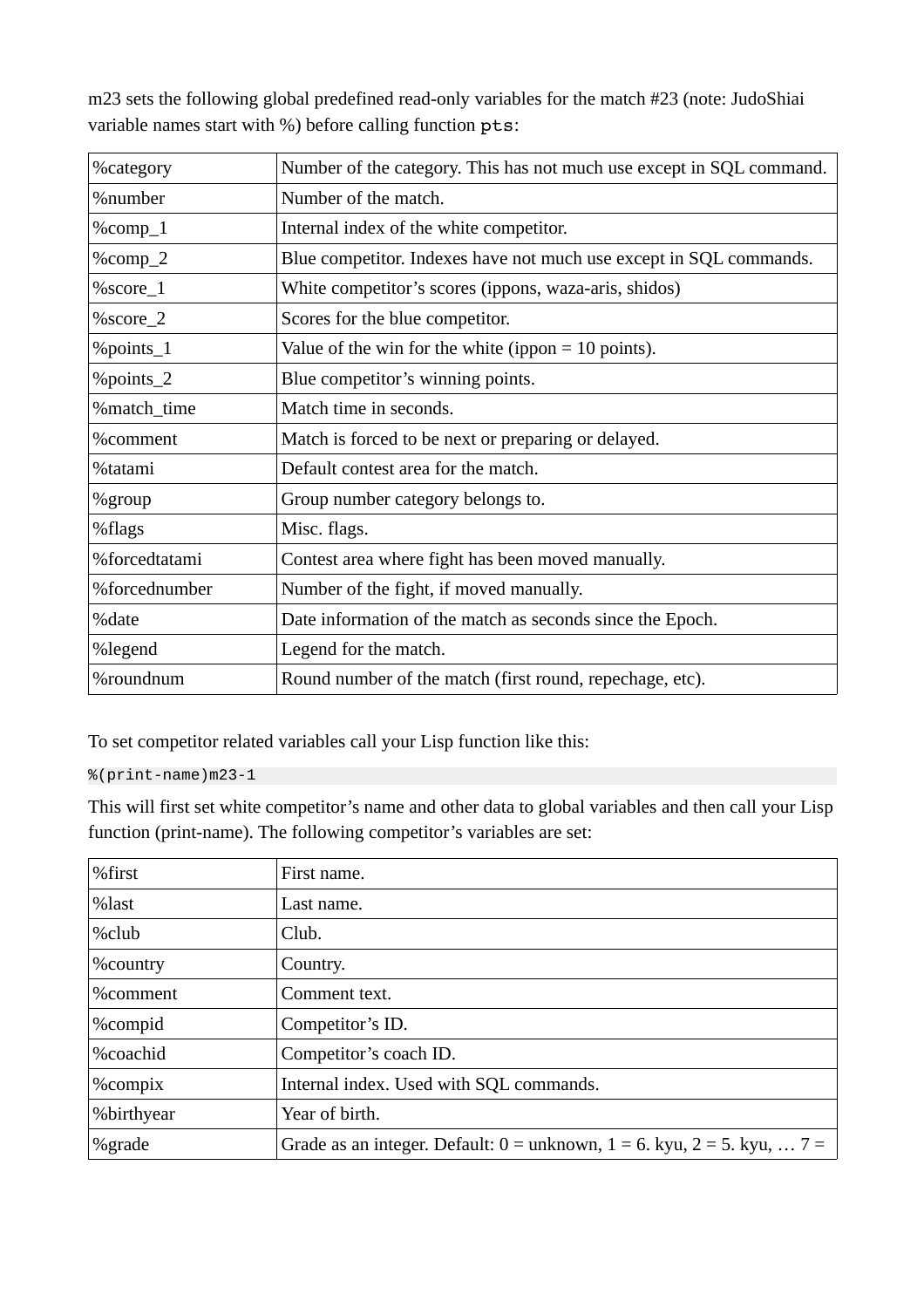|                  | 1. dan, $8 = 2$ . dan,              |
|------------------|-------------------------------------|
| %regcategory     | Registered category.                |
| <b>%category</b> | Real category.                      |
| %weight          | Weight in grams.                    |
| %seeding         | Seeding 1-8.                        |
| %clubseeding     | Clubseeding.                        |
| %gender          | Gender. Male = $1$ , female = $2$ . |

For the blue competitor the Lisp call would be:

%(print-name)m23-2

Lisp call is the one surrounded by parenthesis. You can have any name and arguments.

Other read-only variables:

| $\sqrt{^{\circ}}$ % $\sqrt{^{\circ}}$ | Number of pages to generate from an SVG file.            |
|---------------------------------------|----------------------------------------------------------|
| $ \%$ page                            | Current SVG file page. Pages are counted from 0 onwards. |

## **Operators**

An operator is a symbol that tells the compiler to perform specific mathematical or logical manipulations. The operations allowed on data could be categorized as:

- Arithmetic Operations
- Comparison Operations
- Logical Operations
- Bitwise Operations

#### Arithmetic Operations

The following table shows all the supported arithmetic operators. Assume variable A holds 10 and variable B holds 20 then:

| <b>Operator</b> | <b>Example</b>                |
|-----------------|-------------------------------|
|                 | $(+ A B)$ will give 30        |
|                 | $(-AB)$ will give -10         |
| ∗               | $(* A B)$ will give 200       |
|                 | $(7 \text{ B A})$ will give 2 |
| mod             | $(mod B A)$ will give 0       |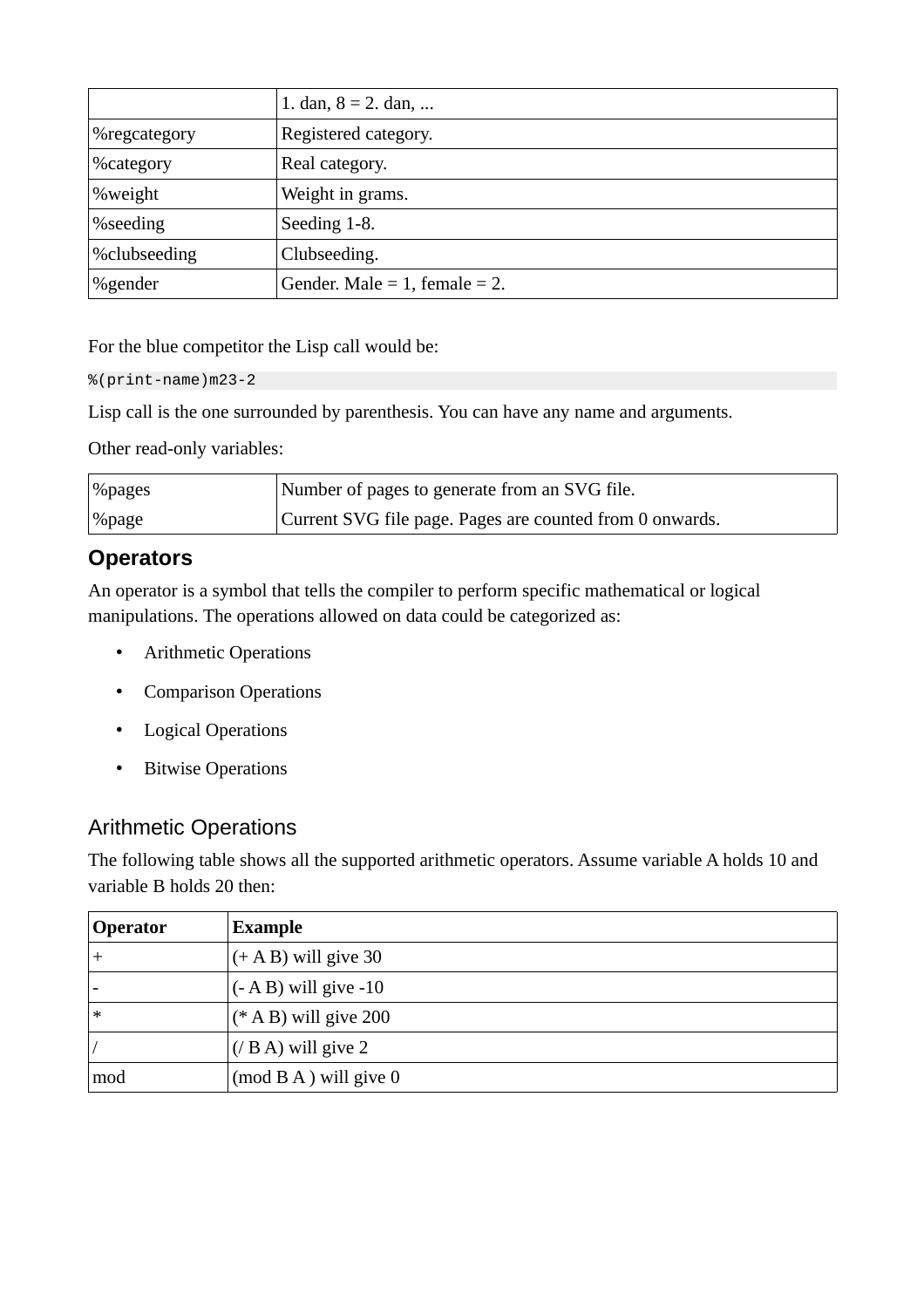## Comparison Operations

Following table shows all the supported relational operators that compares between numbers. Assume variable A holds 10 and variable B holds 20, then:

|        | <b>Operator   Description</b>                                                                                          | <b>Example</b>          |
|--------|------------------------------------------------------------------------------------------------------------------------|-------------------------|
|        | Checks if the values of the operands are all equal or not, if<br>yes then condition becomes true.                      | $(= A B)$ is not true.  |
| $/=\,$ | Checks if the values of the operands are all different or not,<br>if values are not equal then condition becomes true. | $($ = A B) is true.     |
| $\,>$  | Checks if A is greater than B.                                                                                         | $($ > A B) is not true. |
| $\lt$  | Checks if A is less than B.                                                                                            | $(A B)$ is true.        |
| $>=$   | Checks if A is greater than or equal to B.                                                                             | $(>= A B)$ is not true. |
| $\leq$ | Checks if A is less than or equal to B.                                                                                | $(\leq$ A B) is true.   |

## Logical Operations on Boolean Values

Lisp provides three logical operators: and, or, and not that operates on Boolean values. Assume A has value nil and B has value 5, then:

|     | <b>Operator Description</b>                                                                                                                                                                              | <b>Example</b>               |
|-----|----------------------------------------------------------------------------------------------------------------------------------------------------------------------------------------------------------|------------------------------|
| and | It takes any number of arguments. The arguments are<br>evaluated left to right. If all arguments evaluate to non-<br>nil, then the value of the last argument is returned.<br>Otherwise nil is returned. | $(and A B)$ will return nil. |
| or  | It takes any number of arguments. The arguments are<br>evaluated left to right until one evaluates to non-nil, in<br>such case the argument value is returned, otherwise it<br>returns nil.              | $(or AB)$ will return 5.     |
| not | It takes one argument and returns t if the argument<br>evaluates to nil.                                                                                                                                 | $(not A)$ will return t.     |

#### Bitwise Operations on Numbers

Bitwise operators work on bits and perform bit-by-bit operation. Assume variable A holds 60 and variable B holds 13, then: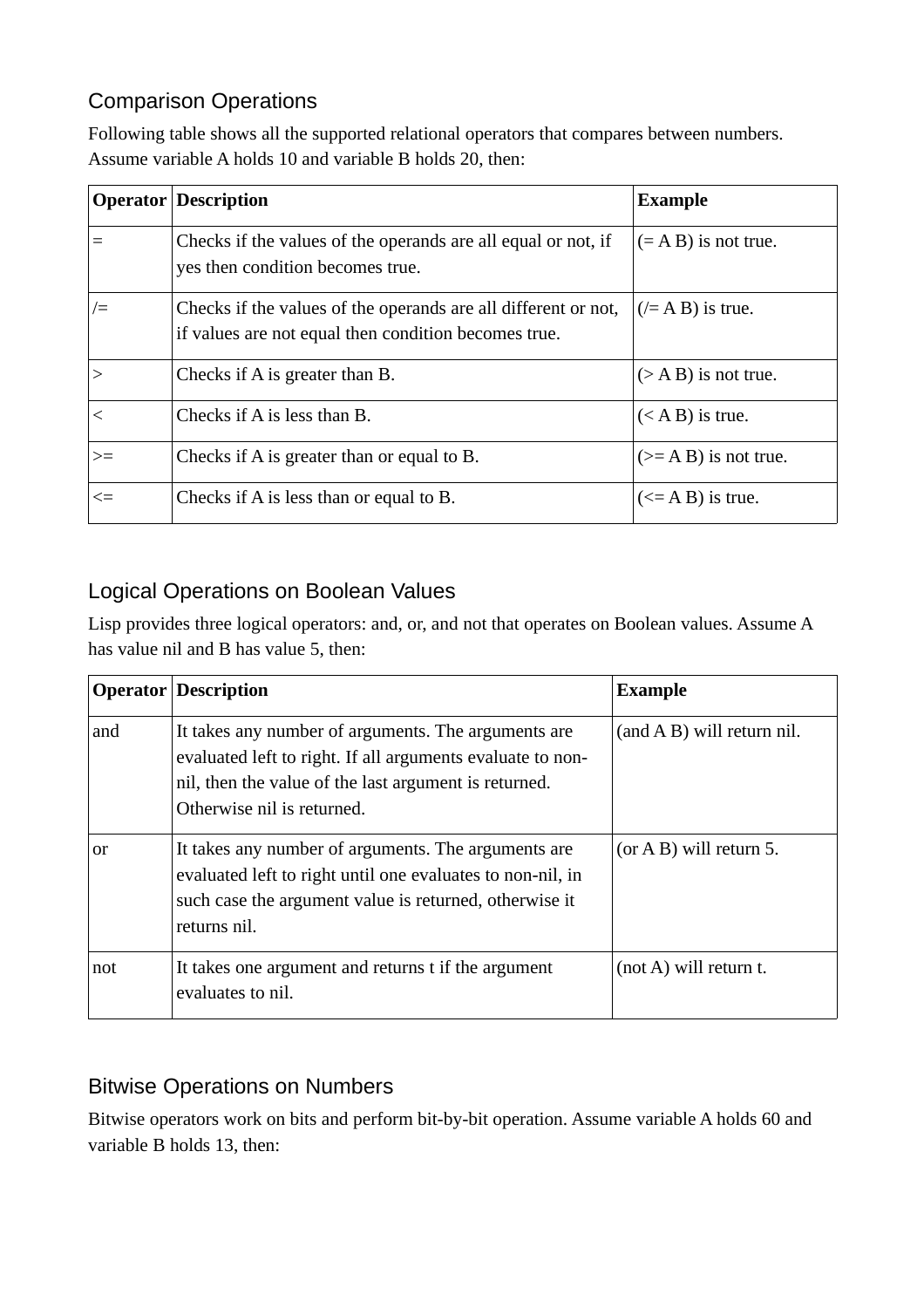|        | <b>Operator   Description</b>                                       | <b>Example</b>               |
|--------|---------------------------------------------------------------------|------------------------------|
| logand | This returns the bit-wise logical AND of its<br>arguments.          | (logand $A$ B)) will give 12 |
| logior | This returns the bit-wise logical INCLUSIVE OR of<br>its arguments. | (logior $A B$ ) will give 61 |
| logxor | This returns the bit-wise logical EXCLUSIVE OR of<br>its arguments. | $(\log x$ A B) will give 49  |
| lognot | This inverts the bits.                                              | (lognot A) will give $-61$   |

# **Decision Making**

Decision making structures require that the programmer specify one or more conditions to be evaluated or tested by the program, along with a statement or statements to be executed if the condition is determined to be true, and optionally, other statements to be executed if the condition is determined to be false.

The **if** construct has various forms. In simplest form it is followed by a test clause, a test action and some other consequent action(s). If the test clause evaluates to true, then the test action is executed; otherwise, the consequent clause is evaluated.

```
(if (= p 0) (write "LOSS") ; write LOSS if p = 0<br>(if (= p 7) (write 5) ; else if p = 7 write
                                                 %; else if p = 7 write 5<br>; else if p = 11 write DRAW
       (if (= p 11) (write "DRAW")(write p) ; else write p<br>(+ v 1)))) ; and increment
                                                  ; and increment v
```
## **Loops**

There may be a situation, when you need to execute a block of code numbers of times. A loop statement allows us to execute a statement or group of statements multiple times.

The **while** loop executes while a condition evaluates to true.

```
(setq i 0)
(while (< i 10)
    (write "Value: " i "\n")
   (+ i 1)
```
# **Functions**

A function is a group of statements that together perform a task. The **defun** is used for defining functions. The defun needs three arguments:

- Name of the function
- Parameters of the function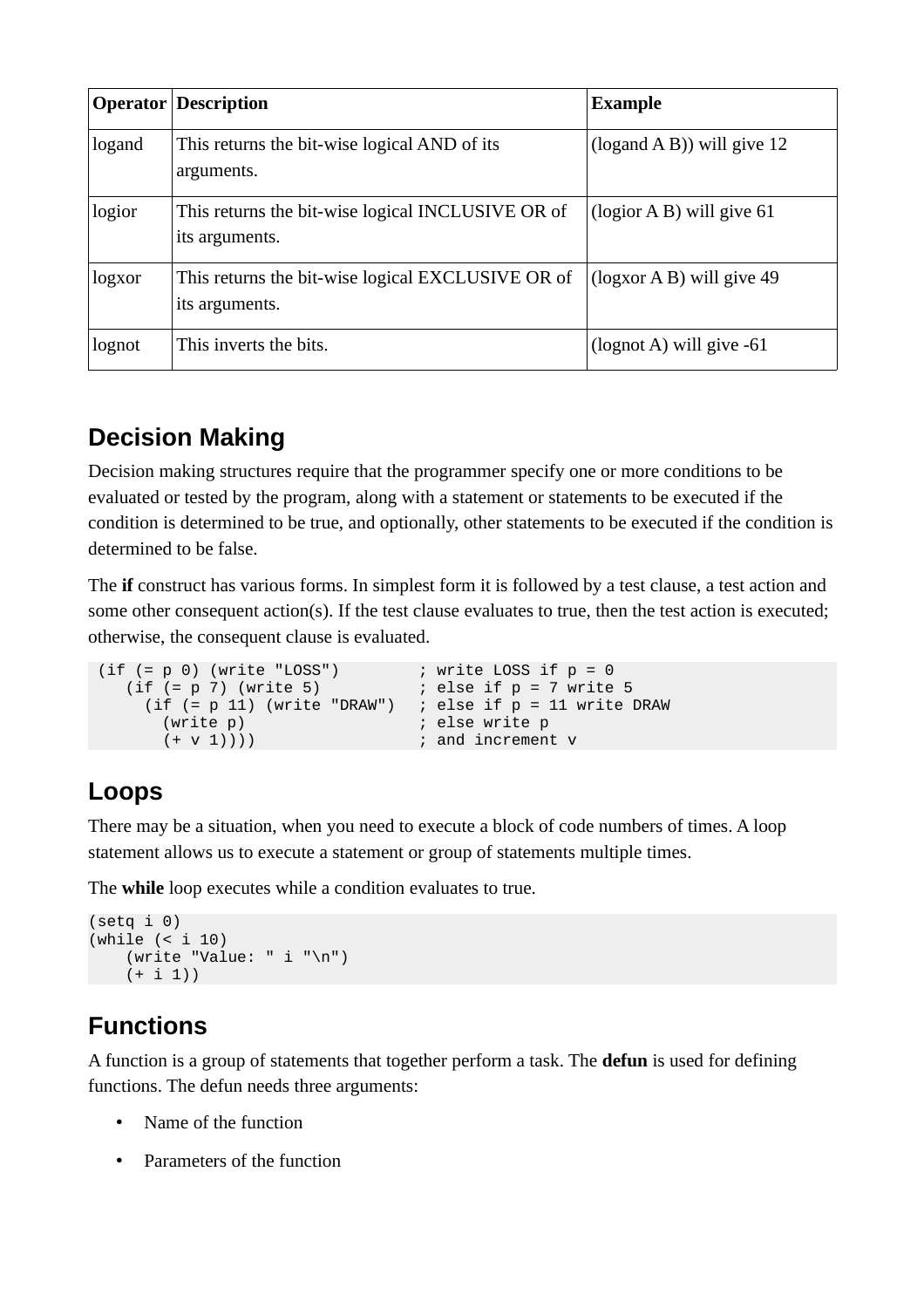• Body of the function

(defun name (parameter-list) body)

Example code calculates Fibonacci numbers:

(defun fib (n) (if (< n 2) n  $(+ (fib (- n 1)) (fib (- n 2))))$ 

```
(write (fib 6)) ; writes 8
```
Note recursion. The body of the function may consist of any number of Lisp expressions. The value of the last expression in the body is returned as the value of the function.

**lambda** is the symbol for an anonymous function, a function without a name. Every time you use an anonymous function, you need to include its whole body.

Although functions are usually defined with defun and given names at the same time, it is sometimes convenient to use an explicit lambda expression. Anonymous functions are valid wherever function names are. They are often assigned as variable values, or as arguments to functions. In the example squares for numbers  $1 - 4$  are printed:

```
(define x 1)
(\text{while } (< x 5)) (print ((lambda (a) (* a a)) x) "\n")
    (setq \times (+ \times 1)))
```
Note function print. Function write is used to write to SVG file but destination of print is standard output. Thus you can use it to print debug information to the console that will not be visible in the SVG file. To enable console printing in Windows start judoshiai from command line with optional argument -console (in Linux console is printed automatically):

```
cd C:\path\to\JudoShiai\bin
judoshiai -console
```
## **Supported features**

Next table lists available features:

| Lisp code              | <b>Explanation</b>                                                                                                                                                                   |  |
|------------------------|--------------------------------------------------------------------------------------------------------------------------------------------------------------------------------------|--|
| <b>Symbols</b>         |                                                                                                                                                                                      |  |
|                        | Constant nil.                                                                                                                                                                        |  |
|                        | Constant true.                                                                                                                                                                       |  |
| (define sym e)         | Defines sym to be a global variable with initial value e.                                                                                                                            |  |
| Value assignment       |                                                                                                                                                                                      |  |
| $(\text{setq } sym e)$ | Evaluates <i>e</i> and makes it the value of the symbol <i>sym</i> ; the<br>value of e is returned. Cannot be used with JudoShiai<br>predefined read-only variables starting with %. |  |
| (copy sym)             | Returns copy of a number or a string.                                                                                                                                                |  |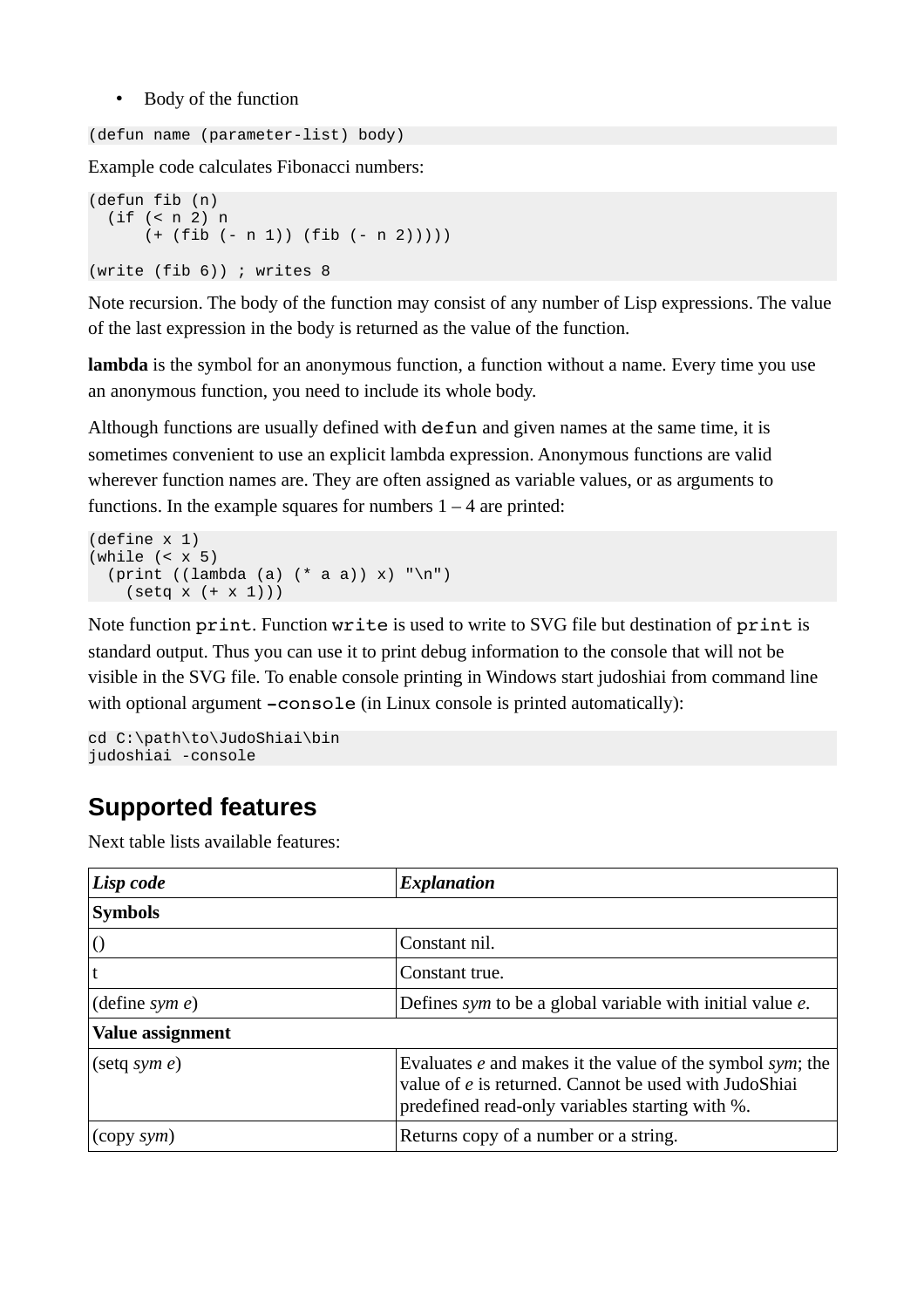| Output                                   |                                                                                                                                                 |
|------------------------------------------|-------------------------------------------------------------------------------------------------------------------------------------------------|
| (write $e_1 e_2 $ )                      | Prints a readable representation of e's on SVG page.                                                                                            |
| (print $e_1 e_2 $ )                      | Prints a readable representation of $e$ 's to standard output.<br>Useful for debug printing.                                                    |
| (println $e_1 e_2 $ )                    | Prints a readable representation of $e$ 's to standard output.<br>Ends line with a new line character.                                          |
| (fopen)                                  | Opens a file for writing whose name will be asked (file<br>select dialog).                                                                      |
| (fopen $e$ )                             | Opens a file for writing whose name is e.                                                                                                       |
| (fwrite $e_1 e_2 $ )                     | Writes a readable representation of $e$ 's to a file that was<br>opened.                                                                        |
| (fclose)                                 | Closes the file that was previously opened.                                                                                                     |
| <b>Lists</b>                             |                                                                                                                                                 |
| (car <i>lst</i> )<br>(first <i>lst</i> ) | Returns the first element of the list <i>lst</i> (nil if <i>lst</i> is empty)                                                                   |
| (cdr <i>lst</i> )<br>(rest lst)          | Returns a list containing all except the first element of the<br>list <i>lst</i> (nil if the length of <i>lst</i> is less than 2)               |
| (cons e lst)                             | Creates a list with e as the first element and lst as the rest.                                                                                 |
| (setcar $lst e$ )                        | Replaces car of <i>lst</i> with <i>e</i> .                                                                                                      |
| <b>Testing for Equality</b>              |                                                                                                                                                 |
| (eq $e_1e_2$ )                           | Returns T if and only if 1 and 2 are the same object.                                                                                           |
| <b>Arithmetic</b>                        |                                                                                                                                                 |
| $(+ n_1 n_2  n_k)$                       | Returns $n_1 + n_2  + n_k$ .                                                                                                                    |
| $(-n_1 n_2  n_k)$                        | Returns $n_1 - n_2  - n_k$ .                                                                                                                    |
| $(* n_1 n_2  n_k)$                       | Returns $n_1 * n_2  * n_k$ .                                                                                                                    |
| $( n_1 n_2 )$                            | Returns $n_1/n_2$ .                                                                                                                             |
| $(-n)$                                   | Returns -n.                                                                                                                                     |
| (mod number divisor)                     | Returns number modulo divisor.                                                                                                                  |
| (ceiling $n$ )                           | Returns the smallest integer that is not smaller than the<br>value of $n$ . For example, (ceiling 0.5) is 1.0, and (ceiling<br>$-0.5$ ) is 0.0. |
| (floor $n$ )                             | Returns the largest integer that is not larger than the value<br>of $n$ . For example, (floor 0.5) is 0.0, and (floor -0.5) is<br>$-1.0.$       |
| (sqrt n)                                 | Returns the principal square root of the value of $n$ .                                                                                         |
| (exp n)                                  | Returns $e^n$                                                                                                                                   |
| (expt base n)                            | Returns base <sup>n</sup>                                                                                                                       |
| (log n)                                  | Returns the logarithm base $e$ of $n$ .                                                                                                         |
| $(\cos n)$                               | Returns the cosine of $n$ (given in radians).                                                                                                   |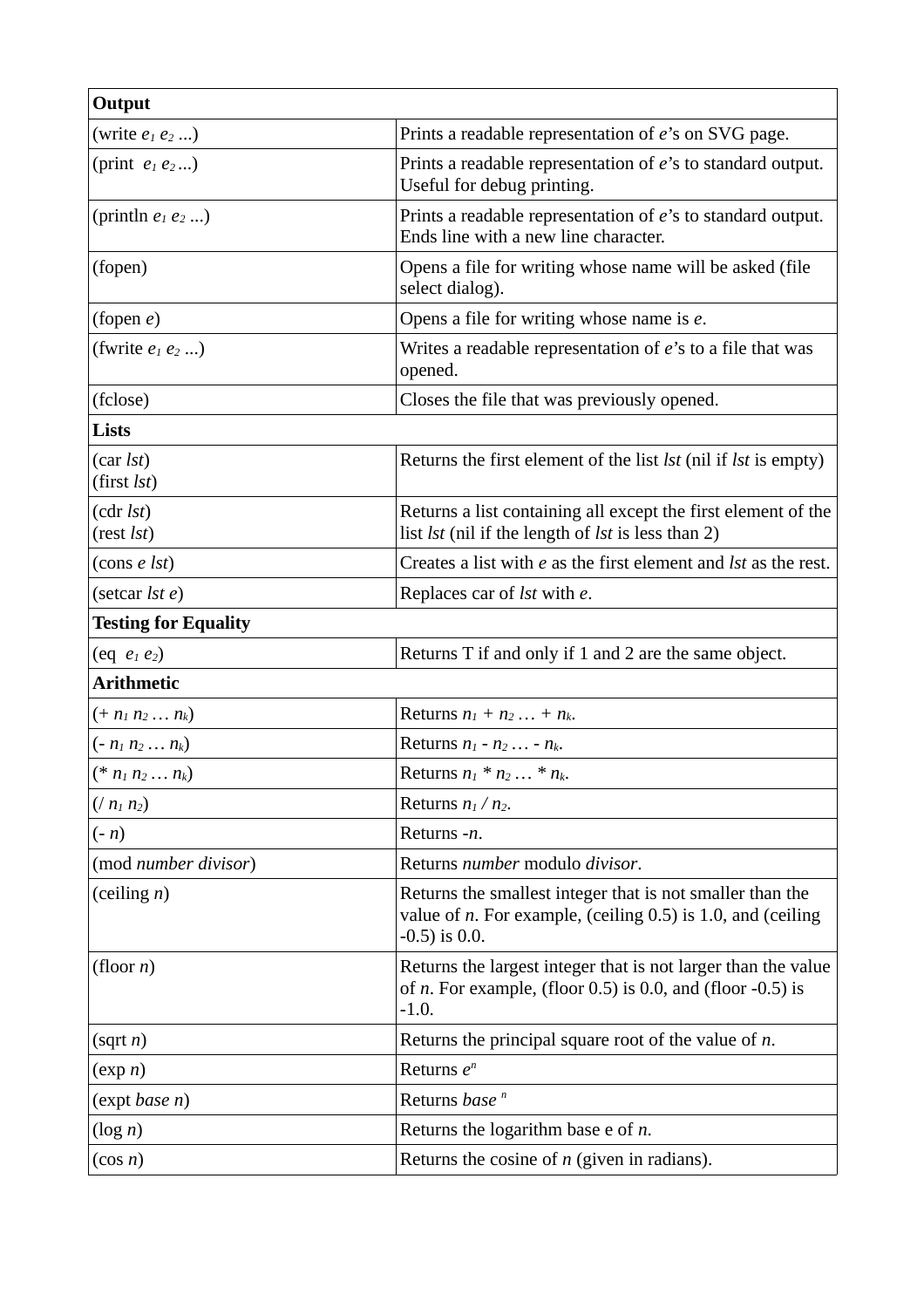| $(\sin n)$                                 | Returns the sine of $n$ (given in radians).                                                                                                                                                                                               |  |
|--------------------------------------------|-------------------------------------------------------------------------------------------------------------------------------------------------------------------------------------------------------------------------------------------|--|
| $(\tan n)$                                 | Returns the tangent of $n$ (given in radians).                                                                                                                                                                                            |  |
| $(\arccos n)$                              | Returns the arc cosine (in radians) of $n$ .                                                                                                                                                                                              |  |
| $(\text{asin } n)$                         | Returns the arc sine (in radians) of $n$ .                                                                                                                                                                                                |  |
| (atan n)                                   | Returns the arc tangent (in radians) of $n$ .                                                                                                                                                                                             |  |
| (float n)                                  | Returns the value of $n$ as a floating point number.                                                                                                                                                                                      |  |
| (truncate $n$ )                            | Returns the integer having the largest absolute value that<br>is not larger than the absolute value of $n$ . Thus truncate<br>truncates toward zero.                                                                                      |  |
| (round $n$ )                               | Returns the integer closest to the value of $n$ .                                                                                                                                                                                         |  |
| <b>Bitwise Arithmetic</b>                  |                                                                                                                                                                                                                                           |  |
| (logand $n_1$ $n_2$ $n_k$ )                | Returns bitwise and of arguments.                                                                                                                                                                                                         |  |
| (logior $n_1$ $n_2$ $n_k$ )                | Returns bitwise inclusive or of arguments.                                                                                                                                                                                                |  |
| (logxor $n_1$ $n_2$ $n_k$ )                | Returns bitwise exclusive or of arguments.                                                                                                                                                                                                |  |
| (lognot n)                                 | Returns n bits inverted.                                                                                                                                                                                                                  |  |
| <b>Comparisons on Numbers</b>              |                                                                                                                                                                                                                                           |  |
| $(= n_1 n_2)$                              | Returns T if $n_1 = n_2$ ; otherwise returns nil.                                                                                                                                                                                         |  |
| $(1 = n_1 n_2)$                            | Returns T if $n_1 \leq n_2$ ; otherwise returns nil.                                                                                                                                                                                      |  |
| $(n_1 n_2)$                                | Returns T if $n_1 < n_2$ ; otherwise returns nil.                                                                                                                                                                                         |  |
| $\left(\leq n_1 n_2\right)$                | Returns T if $n_1 \leq n_2$ ; otherwise returns nil.                                                                                                                                                                                      |  |
| $(> n_1 n_2)$                              | Returns T if $n_1 > n_2$ ; otherwise returns nil.                                                                                                                                                                                         |  |
| $(>= n_1 n_2)$                             | Returns T if $n_1 \geq n_2$ ; otherwise returns nil.                                                                                                                                                                                      |  |
| <b>Logical Functions</b>                   |                                                                                                                                                                                                                                           |  |
| (and $e_1 e_2  e_k$ )                      | Evaluates each argument sequentially. If and reaches an<br>argument that returns nil, it returns nil without evaluating<br>any more arguments. If it reaches the last argument, it<br>returns that argument's value.                      |  |
| (or $e_1 e_2  e_k$ )                       | Evaluates each argument sequentially. If or reaches an<br>argument that is not nil, it returns the value of that<br>argument without evaluating any more arguments. If it<br>reaches the last argument, it returns that argument's value. |  |
| (not e)                                    | Returns T if the value of $e$ is nil; otherwise returns nil.                                                                                                                                                                              |  |
| <b>Conditional Constructs</b>              |                                                                                                                                                                                                                                           |  |
| (if test $e_1 e_2 \ldots e_n$ )            | Evaluates test and, if not nil, evaluates $e_1$ . Otherwise, $e_2$<br>$e_n$ are evaluated. $e_2 e_n$ can be omitted.                                                                                                                      |  |
| (while test $e_1 e_2 \ldots e_n$ )         | Evaluate $e_1 \ldots e_n$ while test is true.                                                                                                                                                                                             |  |
| <b>Function Definition</b>                 |                                                                                                                                                                                                                                           |  |
| (defun <i>name</i> $(a_1  a_k) e_1  e_n$ ) | Defines a named function with arguments $a_1 \ldots a_k$ and<br>body $e_1 \ldots e_n$ .                                                                                                                                                   |  |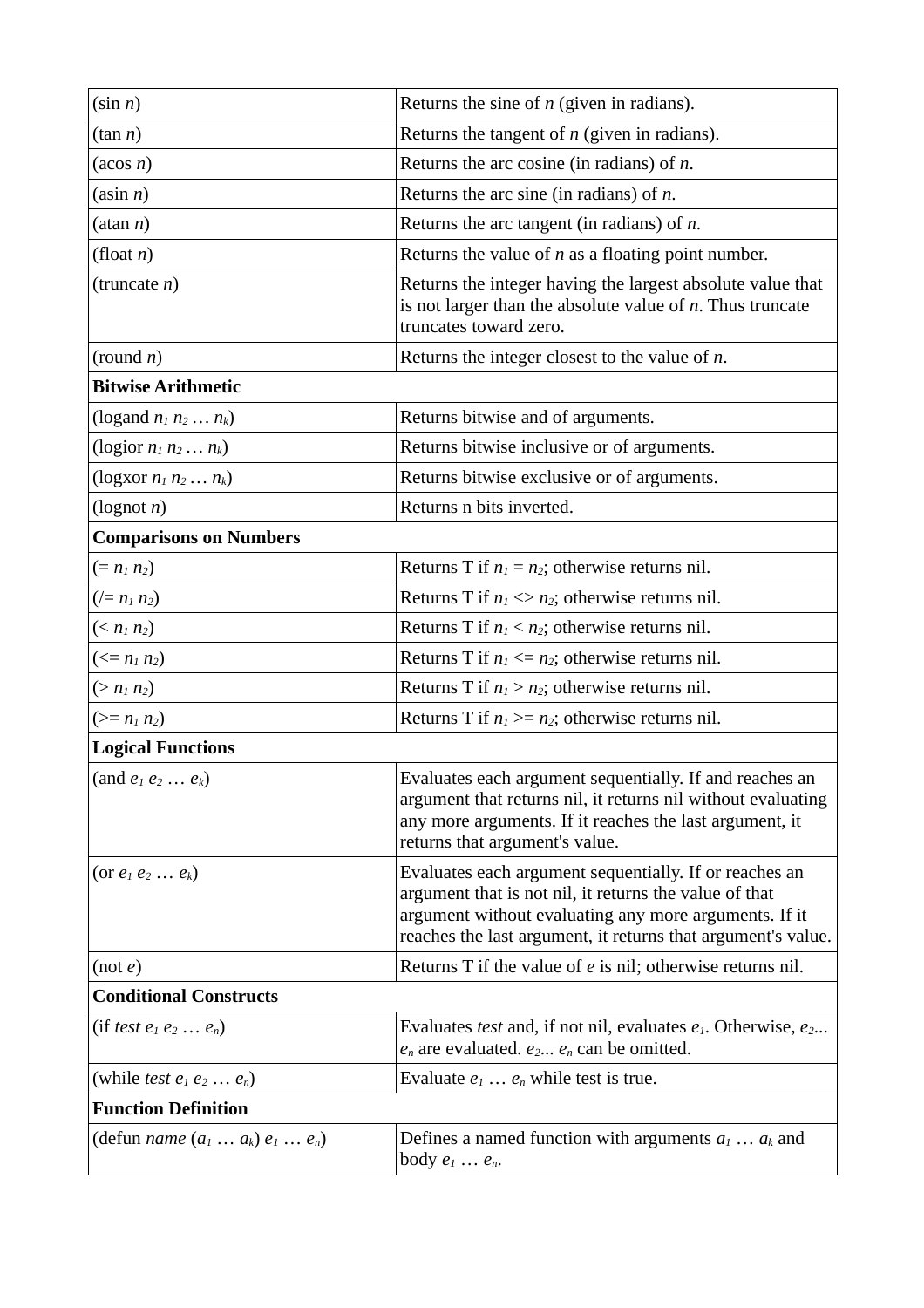| (lambda $(a_1  a_k) e_1  e_n$ )                      | Defines local functions with arguments $a_1 \ldots a_k$ and body<br>$e_1 \ldots e_n$                                                                                                                                           |  |  |  |
|------------------------------------------------------|--------------------------------------------------------------------------------------------------------------------------------------------------------------------------------------------------------------------------------|--|--|--|
| (defmacro name $(a_1 \ldots a_k)$ $e_1 \ldots e_n$ ) |                                                                                                                                                                                                                                |  |  |  |
| (macroexpand e)                                      |                                                                                                                                                                                                                                |  |  |  |
| <b>Evaluation-Related</b>                            |                                                                                                                                                                                                                                |  |  |  |
| $quote$ <i>e</i> )                                   | quote simply returns its argument without evaluating it.<br>This allows any Lisp object to be written as a constant<br>value in a program. (quote x) can be abbreviated as 'x.                                                 |  |  |  |
| <b>Miscellaneous</b>                                 |                                                                                                                                                                                                                                |  |  |  |
| (gensym)                                             | gensym creates a temporary symbol.                                                                                                                                                                                             |  |  |  |
| JudoShiai Specific Functions                         |                                                                                                                                                                                                                                |  |  |  |
| (get-data-by-ix index)                               | Sets predefined global competitor or category specific<br>variables. Index is the internal ID of the competitor or<br>category.                                                                                                |  |  |  |
| (get-next-match tatami n)                            | Sets predefined global match specific variables for the<br>nth match on mat tatami.                                                                                                                                            |  |  |  |
| (round-name roundnum)                                | Returns printable name for round number.                                                                                                                                                                                       |  |  |  |
| $(set-pages n)$                                      | Sets number of pages to generate from an SVG file.                                                                                                                                                                             |  |  |  |
| (sql function request)                               | Make a SQL request. function will be called for each<br>resulting table line. List of table line items will be<br>delivered as arguments.                                                                                      |  |  |  |
| (hexcolor $r$ $g$ $b$ )                              | Returns a string atom whose value is $\#RRGGBB$ . R, g,<br>and <i>b</i> are floating point numbers $0.0 - 1.0$ . Example:<br>(hexcolor 0.5 0 1.0) returns "#7f00ff". The string<br>describes a color in SVG compatible format. |  |  |  |

## **Example**

In the beginning we had a problem how to print competitor's points. Requirements:

- Write nothing if the match has not been fought.
- If match ends up hikiwake (draw) write DRAW.
- Write LOSS if competitor has no points.
- We want to write 5 for waza-ari win. Database marks that with number 7.
- Otherwise write the database points value.

We have to modify the SVG file. Write text  $%$  (pts 1)m<n> if you want to print the points of the white competitor and  $%$  (pts 2)m<n> for the blue competitor (<n> is the match number).

Make a file GBR.Lisp. Start with function pts: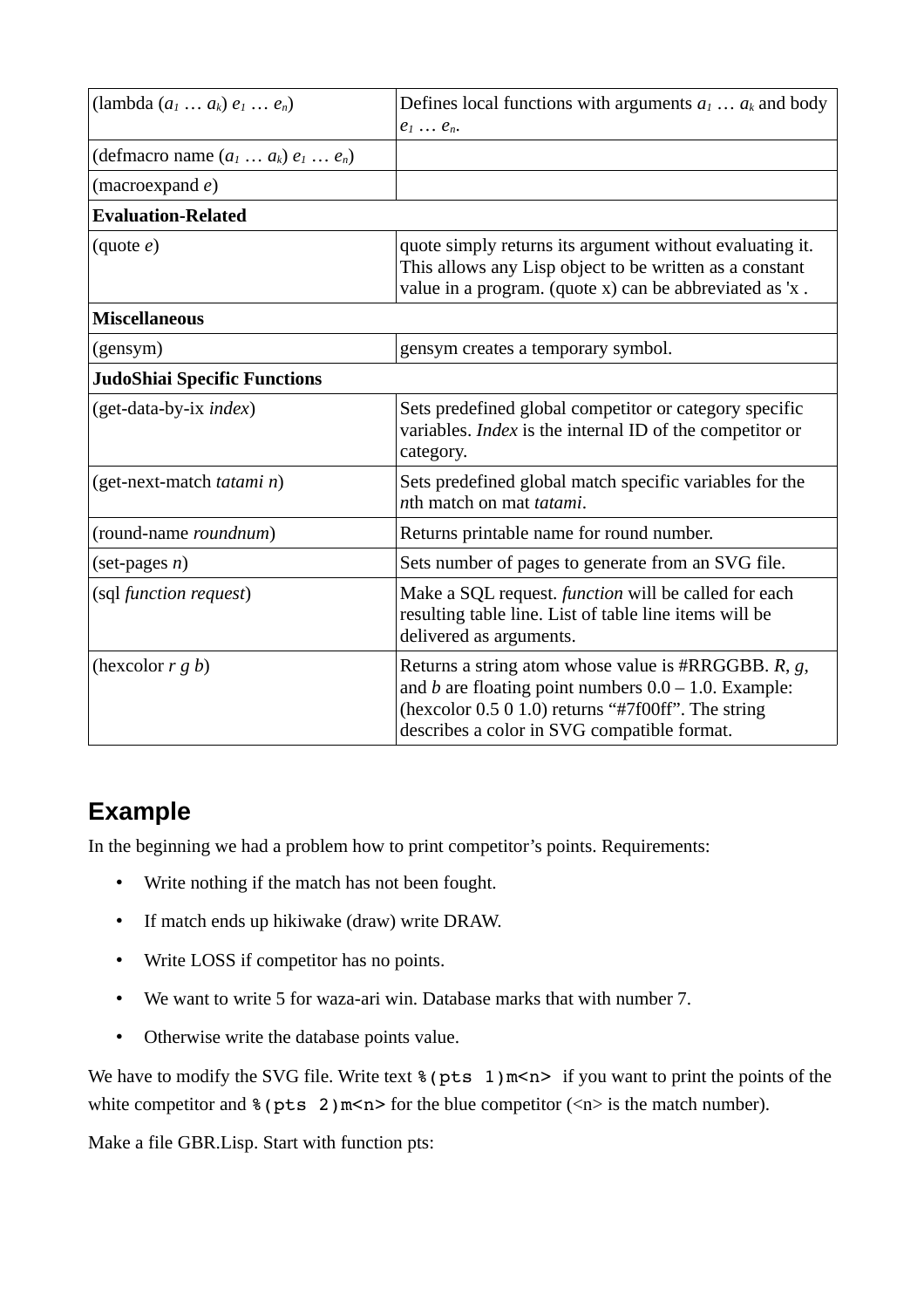```
(defun pts (who) ; line 1
 (if (or (> %points_1 0) (> %points_2 0)) ; line 2
    (if (= %points_1 %points_2) ; line 3<br>(write "DRAW") : line 4
       (write "DRAW") <br>(if (= who 1) : line 5
       \begin{array}{ccc} \dot{f} & (= \text{ who } 1) & ; & \text{line } 5 \\ \text{(print-pts %points 1)} & ; & \text{line } 6 \end{array}(print-pts) %points 1)
          (print-pts %points_2))))) ; line 7
```
Explanation line by line:

1. Define function pts. It has one argument, who. If who is 1 it means white competitor, 2 means blue competitor.

2. Check if the match has been fought. Either white or blue must have points.

( $>$  % points 1 0) is true if white has more points than 0. Or function is true if blue or white have points.

3. If previous test was true check if the points are the same. This means hikiwake or draw.

4. This line is executed if the points are the same. Write DRAW on the SVG page.

5. Otherwise, check if who is 1.

6. If who is  $1$  (= white) call function  $print -ots$  with the white points as its argument. Note: function name can have letter '-', it doesn't mean subtraction.

7. If who was not white call function  $print -pts$  with the blue points as its argument.

Finally implement function print-pts:

| $(detun print-pts(p))$        |  | ; line 1 |  |
|-------------------------------|--|----------|--|
| $(if (= p 0) (write "LOSS")$  |  | ; line 2 |  |
| $(if (= p 7) (write 5)$       |  | ; line 3 |  |
| $(if (= p 11) (write "DRAW")$ |  | ; line 4 |  |
| (write p))))                  |  | ; line 5 |  |

Explanation:

1. Function  $print -pts$  has one argument  $p$ , the points to print.

2. If p is 0 print LOSS.

3. Otherwise, if p is 7 print 5. In this case a national rule says that waza-ari scores 5 points.

4. Otherwise, if p is 11 print DRAW. In principle draw was detected in the previous function, but let's have it here too for completion.

5. Otherwise print points as is.

Points in the database can have the following values:

1: Win by shido

- 2: Win in golden score when that always scores 1 point
- 3: Win by koka (not used)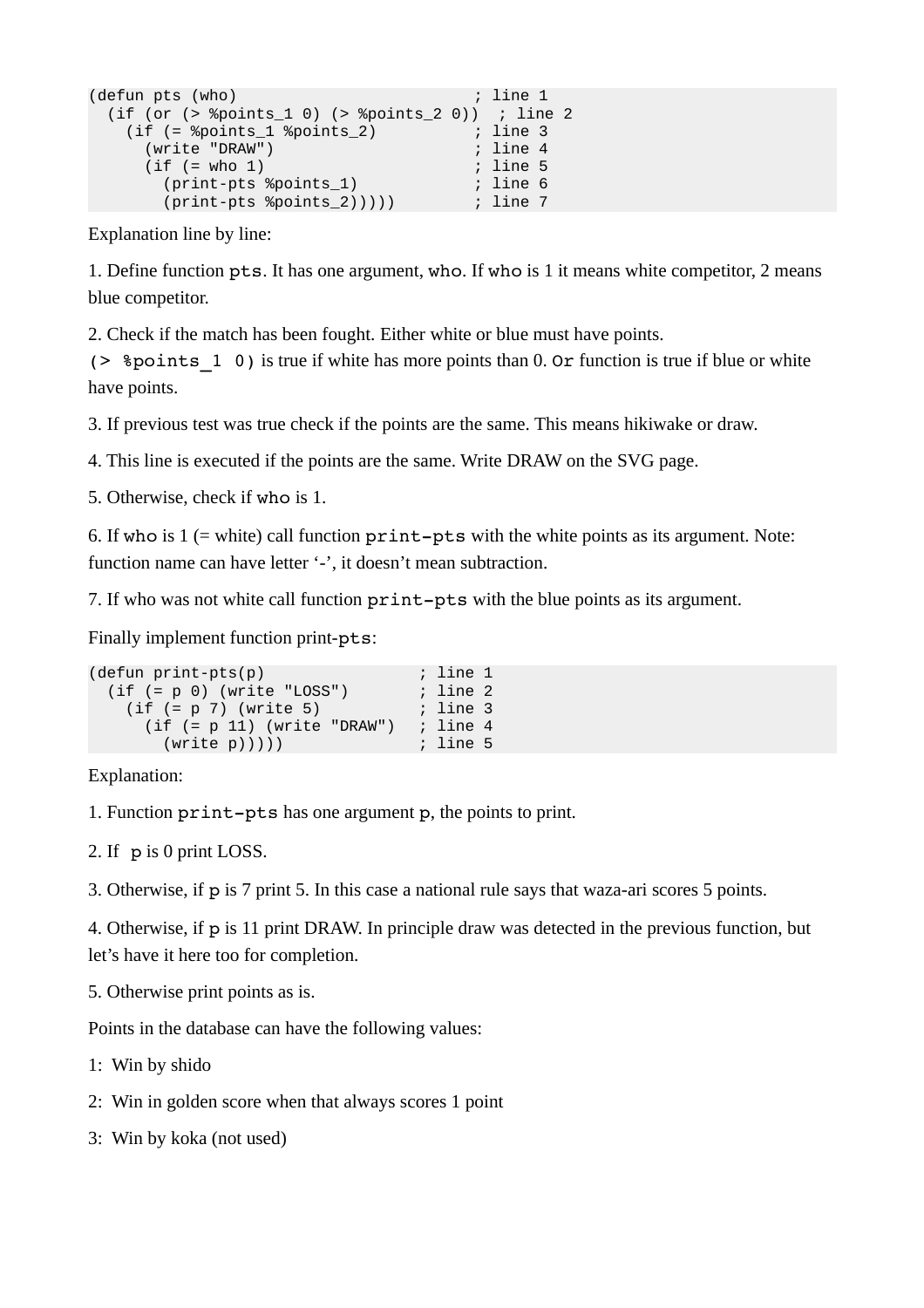- 5: Win by yuko (not used)
- 7: Win by waza-ari
- 10: Win by ippon
- 11: Hikiwake

Real points and how they are shown depend on the national rules.

# **Converting old SVG files**

It is easy to convert old SVG files to use Lisp calls. The following Linux Bash shell script does the trick (Windows lovers: you are on your own):

```
#!/bin/bash
#
# Run this in svg directory
#
# Conversion example (match #23):
    # %m23p1-1==0'LOSS' is converted to %(pts 1)m23
for file in [0-9]*.svg
do
     echo "File: $file"
     sed -i "s/%m\([0-9]*\)[-]*p\([12]\)-1==[^<]*/%(pts \2)m\1/" $file
done
```
## **SVG + LISP scripts**

You can create and print pages generated from SVG files that contain embedded Lisp code. Usually Lisp code is divided in two parts:

- Simple code in the SVG file, that calls the more complicated functions.
- Code in a Lisp file that contains most of the code.

When you select an SVG file to run JudoShiai will first read all the Lisp files in the same directory **once**. This is important to avoid running and defining the same things all over again. JudoShiai is delivered with example code in directory  $\texttt{svq-lisp}$ . You can find for example a Lisp file common.lisp and SVG file print-matches.svg.

In JudoShiai select *Tournament → SQL Dialog → Run Script*. Instead of running a Basic script select an SVG file.

SVG file can have Lisp code. Whenever JudoShiai finds text like %(*lisp code*) the lisp code will be executed. Lisp code writes whatever you like and the output will replace the original  $\delta$  (...).

However, this way you cannot draw graphics since the output from the Lisp code will be surrounded by  $\text{text...}$  and  $\text{text...}$  and  $\text{text...}$  tags. Solution is to have one (and only one) function that is called in the end of the SVG file. Text has an exclamation mark between the "%" and "(":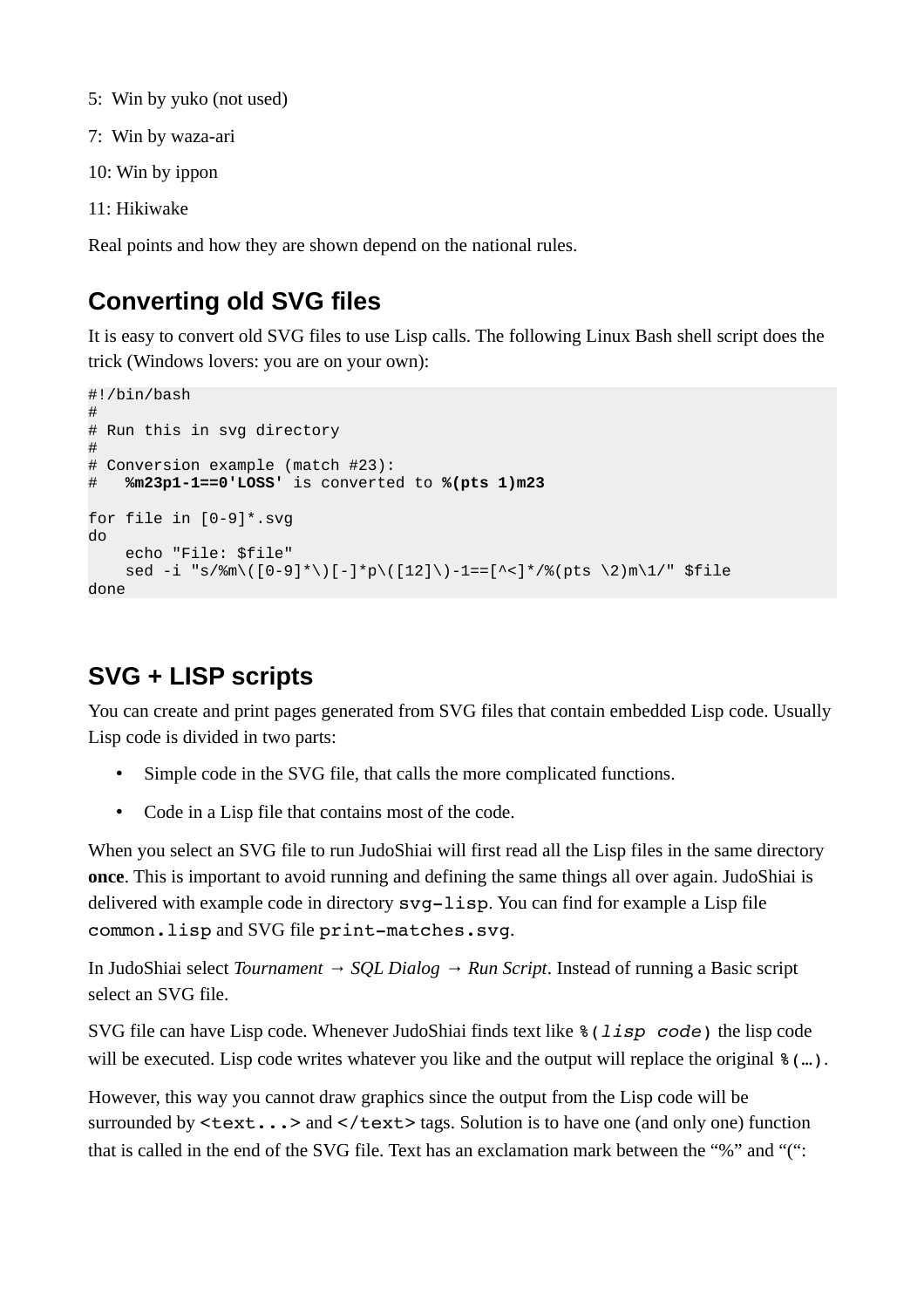%!(*lisp code to the end*)

#### **Multiple pages**

SVG has no standard for multiple pages. However, there is a trick to do the job, but it is restricted to copying the same page with different additions. Most probably this is what you want in the first place!

There are two predefined variables

%pages is the number of pages. It is set using the function (set-pages *n*) in the SVG file.

%page is the current page to show or print. It is set internally, but you can use its value to select what to print or draw. Pages are counted from 0 onwards.

Example: You want to have a list on three pages. In SVG file you should have texts

- $\cdot$  % (set-pages 3)
- %!(print-my-list)

The first text can be anywhere, it will not be visible. The second one is executed in the very end. Lisp file will have functions:

```
(defun print-items (start) ; prints 10 items from start
  ; your lisp code here
)
(defun print-my-list ()
 (if (= %page 0) (print-items 1) ; first page has items 1...10
 (if (= %page 1) (print-items 11) ; second page has items 11...20
      (print-items 21)))) ; third page has items 21...30
```
## **SQL commands**

Example: Print members of category cat-name:

```
(defun print-competitor (name)
 (write (first name) ", " ; write last name
         (first (rest name)) "\n")) ; write first name
(defun print-category (cat-name)
  (sql print-competitor "select last,first from competitors where category='"
   cat-name "'"))
```
## **Good practices**

There are a few things to consider. For example how to split the code between a Lisp file and a SVG file?

In practice you cannot write long Lisp code in a SVG file since the editors like Inkscape will split the code to separate instances and break it. Thus it is better to have one common Lisp file and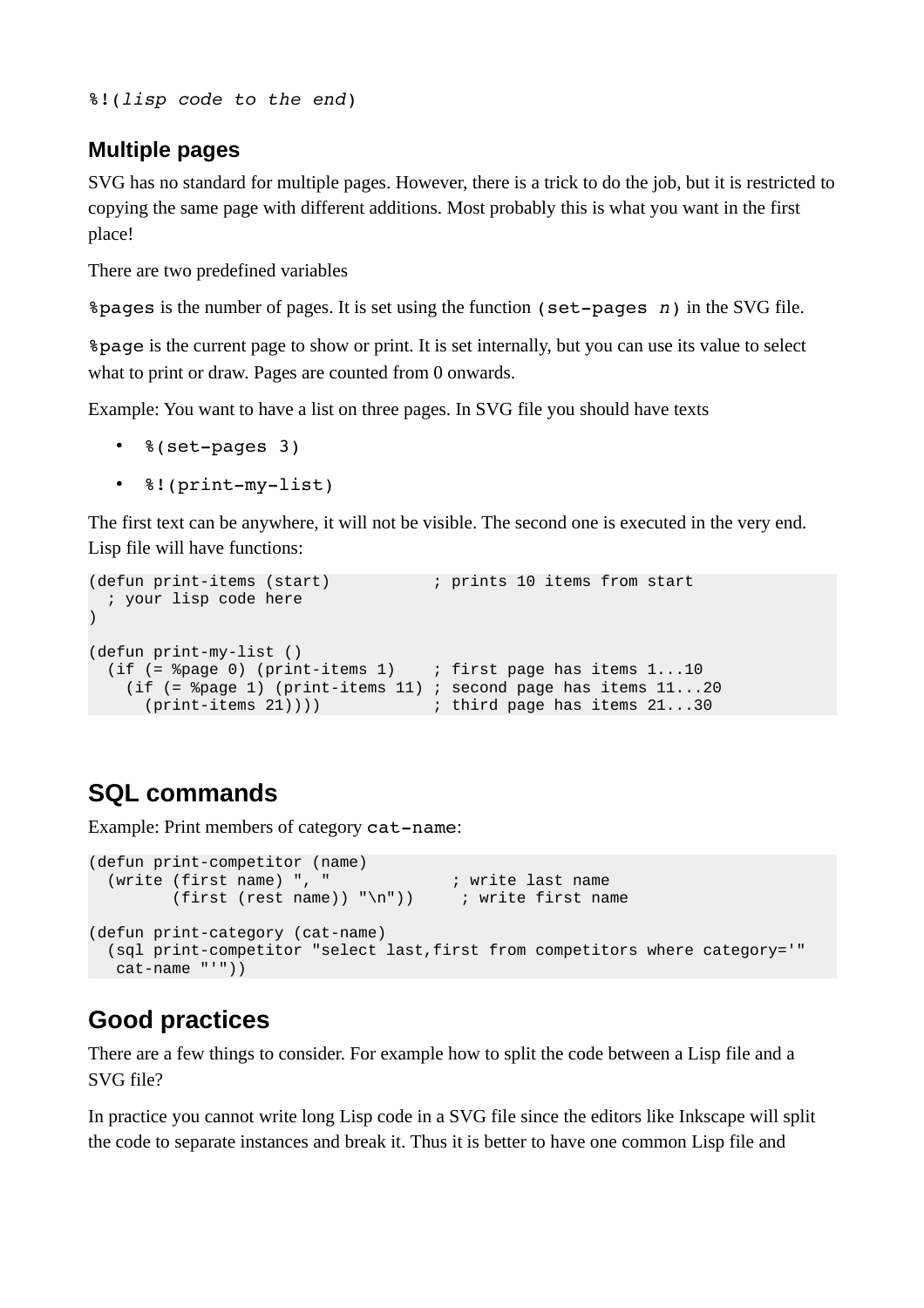several SVG files in the same directory. Lisp file will be read only once, but the code in SVG files will be executed every time the page is generated.

Example:

common.lisp contains a definition:

```
(defun my-function (arg1 arg2)
    … code …
```
SVG file will have a text line

```
%(my-function 3 7)
```
If the definition were in the SVG file, too, everything would work for a while, but every time you generated the page the definition would be saved in the memory in addition to the previous definitions. Since the definitions don't replace each other JudoShiai would run out of memory or at least become slow.

Sometimes you may have a SVG file that you don't use often. It doesn't make sense to always load its definitions to the JudoShiai Lisp system. There is a way to have temporary definitions. JudoShiai has an example file svg-lisp/hanoi.svg. It solves the classical puzzle Towers of Hanoi. There are two ways to construct the code:

#### **Option1, static function definitions:**

Divide code in two parts. Definitions go to common. lisp:

```
(defun dohanoi (n to from u)
   (if (= n 0) ()
     (dohanoi (- n 1) u from to)
    (n^2 + n^2) (n + 1)^2 (n + 1)^2 (n + 1)^2 (n + 1)^2 (n + 1)^2 (dohanoi (- n 1) to u from))))
(defun hanoi (n)
   (dohanoi n 3 1 2))
```
SVG file contains a call to function hanoi:

%(hanoi 3)

His works fine.

#### **Option 2, temporary function definitions:**

If you do not want to make the common Lisp file unnecessary big just because of some temporary trials you can put everything in the SVG file. To avoid saving a new definition every time you render a SVG page you can encapsulate the code inside a *lambda* function: